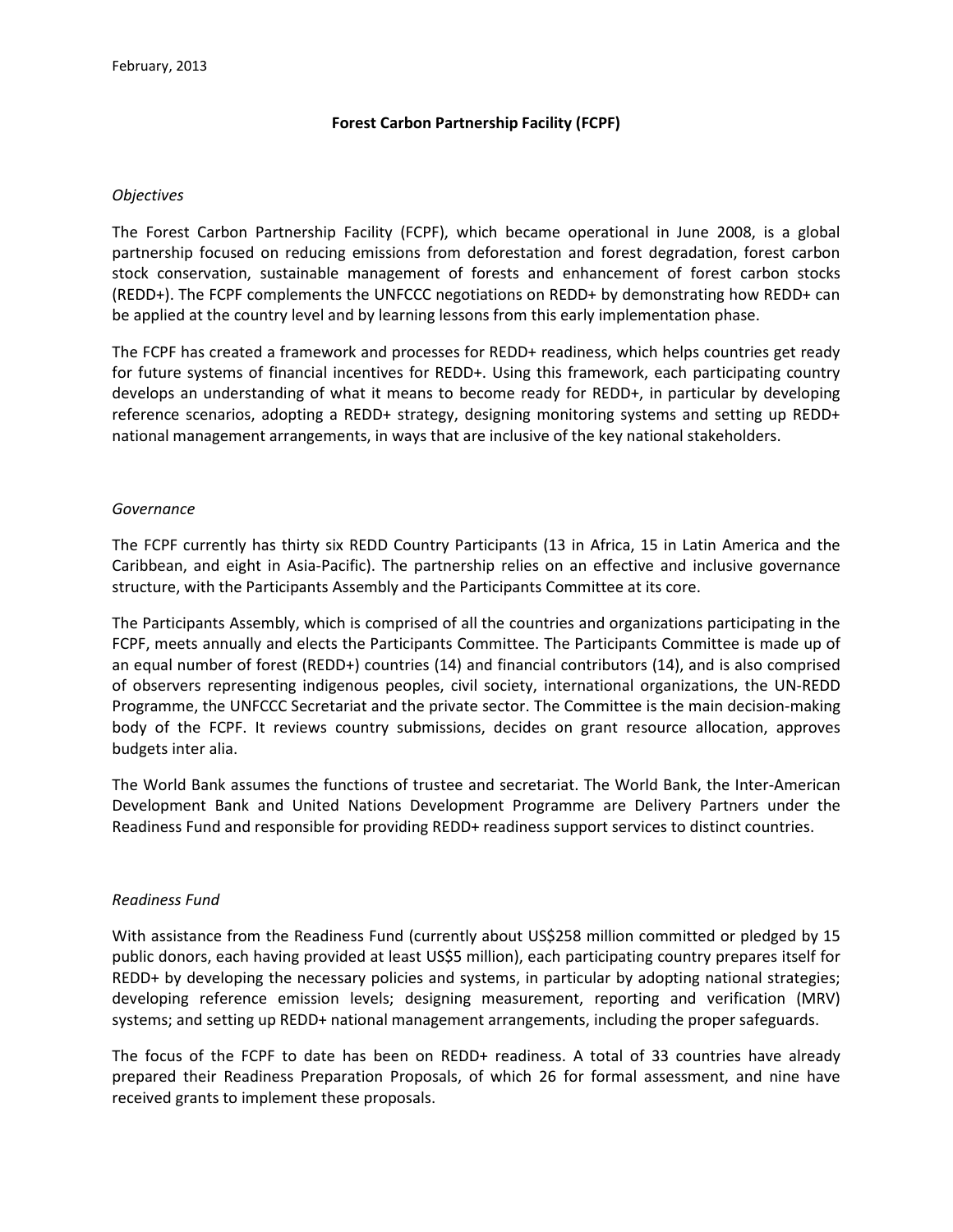In the readiness phase, significant cooperation has been developed between the FCPF and the UN-REDD Programme, the Forest Investment Program and the Global Environment Facility. In addition, a common approach to environmental and social safeguards has been developed, which allows the proceeds of the FCPF Readiness Fund to flow through the various Delivery Partners.

## *Carbon Fund*

The Carbon Fund, the second fund of the FCPF became operational in May 2011. It will provide payments for verified emission reductions from REDD+ programs in countries that have made considerable progress towards REDD+ readiness. About five REDD Country Participants will qualify for the Carbon Fund based on a progress assessment by the FCPF Participants Committee.

Programs submitted to the Carbon Fund (currently about US\$390 million committed or pledged by ten public and private contributors, each having provided at least US\$5 million) will have to meet the following criteria:

- Focus on results, namely high-quality and sustainable emissions reductions including social and environmental benefits;
- Sufficient scale of implementation, e.g., at the level of an administrative jurisdiction within a country or at the national level;
- Consistency with emerging compliance standards under the UNFCCC and other regimes;
- Diversity, so as to generate learning value for the FCPF and other Participants;
- Clear mechanisms so that the incentives for REDD+ reach those who need them; and
- Transparent stakeholder consultations.

In addition, programs implemented at the sub-national scale will need to be consistent with the emerging national strategies, reference emission levels and MRV systems, and be accompanied by measures to assess and minimize the risk of leakage.

The Carbon Fund is intended to play a catalytic role for REDD+, building on the experience of pioneering initiatives such as the BioCarbon Fund. Accordingly, Carbon Fund commitments should be made early enough to provide incentives to countries to adopt the necessary policies and systems and undertake the necessary investments. Consistent with the UNFCCC decision on REDD+ adopted in Cancun in December 2010, the readiness, investment and performance-based payment phases are not purely sequential but will instead overlap to a large extent. Nevertheless, to ensure that carbon finance builds on readiness achievements, the FCPF Participants Committee must have assessed a country's Readiness Package before the country can enter into an Emission Reductions Payment Agreement with the Carbon Fund.

The Carbon Fund will deliver emission reductions to the financial contributors to the fund pro rata to the capital share.

# *Main Activities*

In the year ahead, the FCPF will advance its work on critical issues at the interface between readiness and carbon finance, in particular the readiness package assessment framework, reference levels and